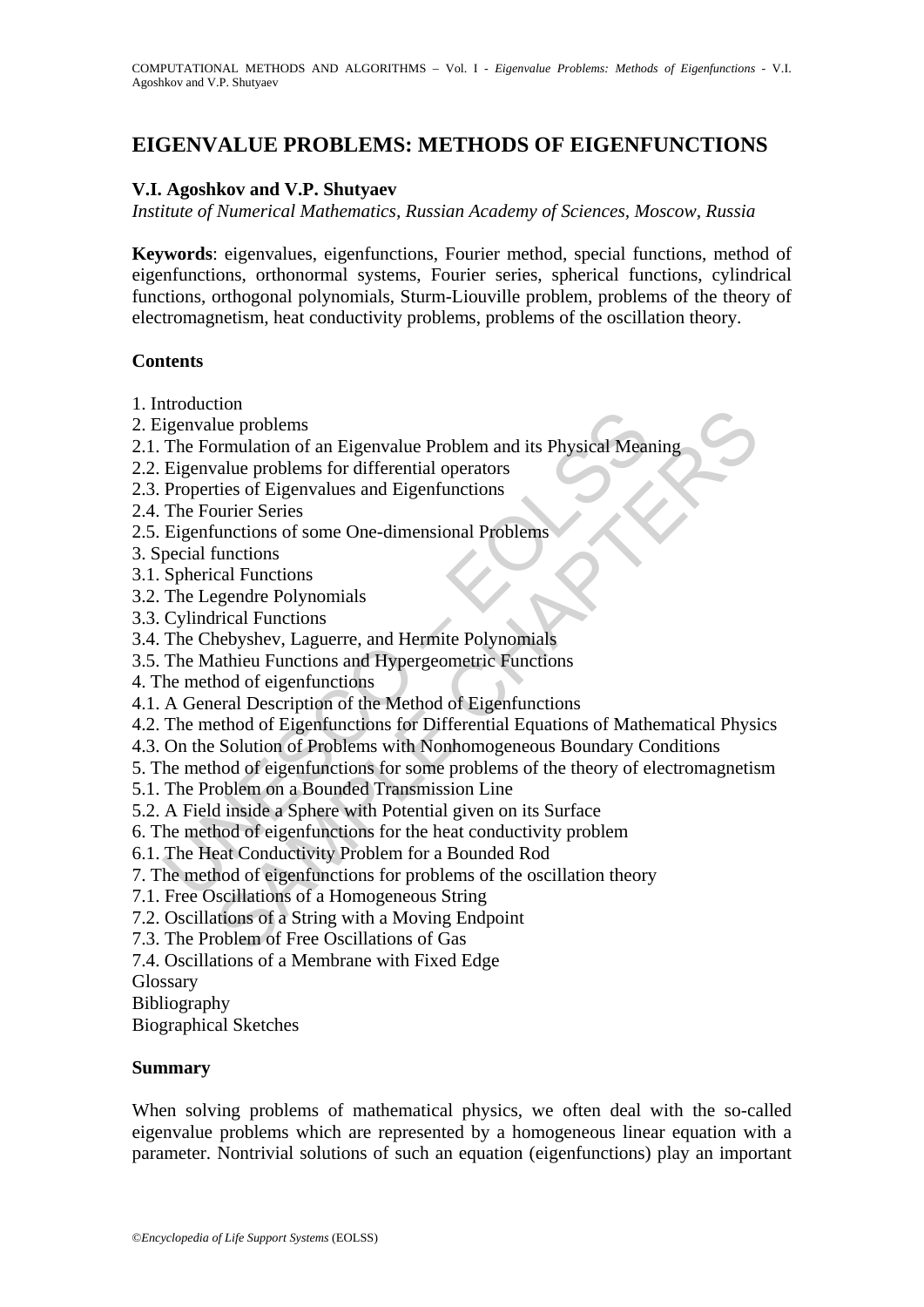role when determining a solution of an original problem. In some cases special functions, being eigenfunctions of a specific eigenvalue problem, are used. The method of eigenfunctions is one of the most often used methods of mathematical physics. With this method, a solution is represented as the expansion in terms of eigenfunctions of an operator closely related to a problem to be solved. As a rule, this expansion involves orthonormal functions with special weights, namely, Fourier series. The method of eigenfunctions enables us to solve various problems of mathematical physics among which are problems of the theory of electromagnetism, heat conductivity problems, problems of the oscillation theory and acoustics. This method can also be used when solving problems of sustainable development.

# **1. Introduction**

One of the most often used methods of mathematical physics is the method in which a solution is represented in the form of a series in some functions closely related to an original problem which are called eigenfunctions. Physically, in the simplest cases this approach corresponds to superposition of stationary waves.

Some applications of the method of eigenfunctions date back to Euler. Ostrogradskii was the first to develop its general formulation. A rigorous justification of the method is due to Steklov.

of the most often used methods of mathematical physics is the<br>tion is represented in the form of a series in some functions cl<br>inal problem which are called eigenfunctions. Physically, in the<br>roach corresponds to superposi most often used methods of mathematical physics is the method in whi<br>represented in the form of a series in some functions closely related to<br>bblem which are called eigenfunctions. Physically, in the simplest cases<br>orresp The method of eigenfunctions is closely related to the Fourier method, or the method of separation of variables, which is intended for finding a particular solution of a differential equation. When using these methods, we are often concerned with special functions being solutions of an eigenvalue problem. The method of separation of variables was proposed by d'Alembert (1749). In the 18th century it was used by Euler, Bernoulli, and Lagrange for solving the problem of oscillation of a string. Early in the 19th century Fourier developed this method in considerable detail and applied it to the heat conductivity problem. The general formulation of this method is due to Ostrogradskii (1828).

In this chapter the fundamentals of the method of expansion in terms of eigenfunctions are presented and the applications to concrete problems of mathematical physics, among which are problems of the theory of electromagnetism, heat conductivity problems, problems of the oscillation theory and acoustics, are considered.

## **2. Eigenvalue Problems**

Eigenvalue problems often arise when solving problems of mathematical physics. As a rule, an eigenvalue problem is represented by a homogeneous equation with a parameter. The values of the parameter such that the equation has nontrivial solutions are called eigenvalues, and the corresponding solutions are called eigenfunctions.

The simplest eigenvalue problems were considered by Euler. Great attention was paid to these problems in the 19th century when the classical theory of equations of mathematical physics had been established.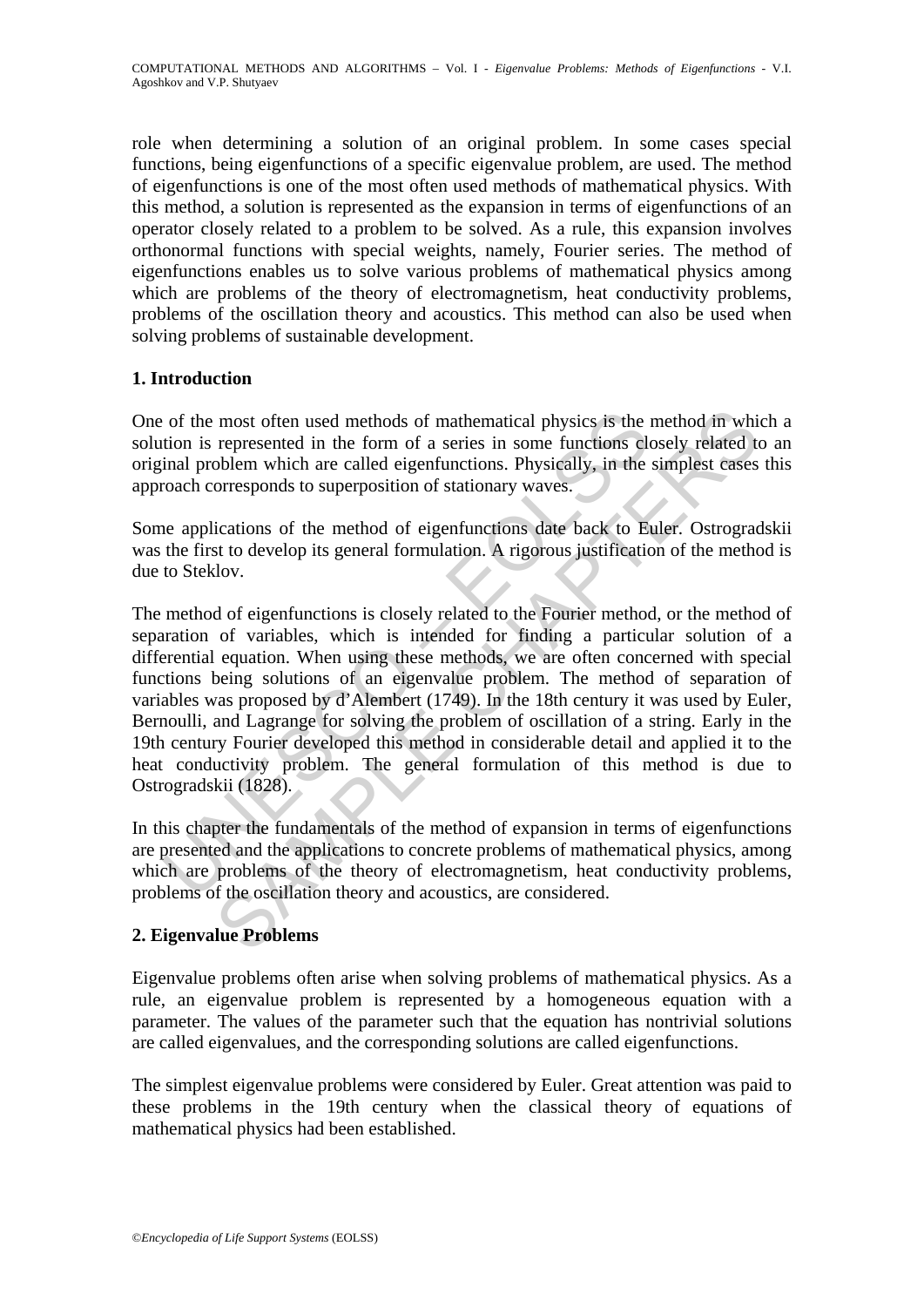### **2.1. The Formulation of an Eigenvalue Problem and its Physical Meaning**

We consider a simple example which reduces to an eigenvalue problem. Assume that a homogeneous string of length *l* with fixed ends is free of outside forces. Take either of the two ends of the string as the origin and assume that the  $x$  axis is directed along the string. A function  $u(x; t)$ , which describes free small oscillations of the string, satisfies the homogeneous differential equation

$$
\frac{\partial^2 u}{\partial t^2} - a^2 \frac{\partial^2 u}{\partial x^2} = 0
$$
 (1)

and the homogeneous boundary conditions

$$
u(0;t) = 0;
$$
  $u(l;t) = 0.$ 

The motion of the string is defined not only by the equation and boundary conditions but also by initial conditions.

Consider the simplest motion of the string, namely, stationary waves. The motion such that the shapes of the string at different instants of time are similar to each other is called a stationary wave. A stationary wave is defined by a function of the form

$$
u(x;t) = X(x)T(t),
$$

(t) = 0;  $u(l;t) = 0$ .<br>
motion of the string is defined not only by the equation and be<br>
also by initial conditions.<br>
sider the simplest motion of the string, namely, stationary waves<br>
the shapes of the string at different i  $u(l;t) = 0$ .<br>
n of the string is defined not only by the equation and boundary condit<br>
initial conditions.<br>
he simplest motion of the string, namely, stationary waves. The motion sapes of the string at different instants of where a function  $T(t)$ , which depends only on time *t*, is called the law of oscillation and describes the character of motion of individual points of the string, and a function  $X(x)$ , which depends only on the *x* coordinate, describes the shape of the string at various instants of time being the same within a factor of  $T(t)$ .

First, for a string with fixed ends it is obvious that a function  $X(x)$  must satisfy the conditions

 $X(0) = 0; X(l) = 0.$ 

Besides,  $X(x)$  and  $T(t)$  must satisfy some equations which follow from the Eq. (1). To obtain these equations, we substitute  $u$ , expressed in terms of  $X$  and  $T$ , into the Eq. (1) that results in

$$
X(x)T''(t) = a^2T(t)X''(x).
$$

Dividing both parts of this equation by  $a^2 X(x)T(t)$ , we obtain

$$
\frac{T''(t)}{a^2T(t)} = \frac{X''(x)}{X(x)}.
$$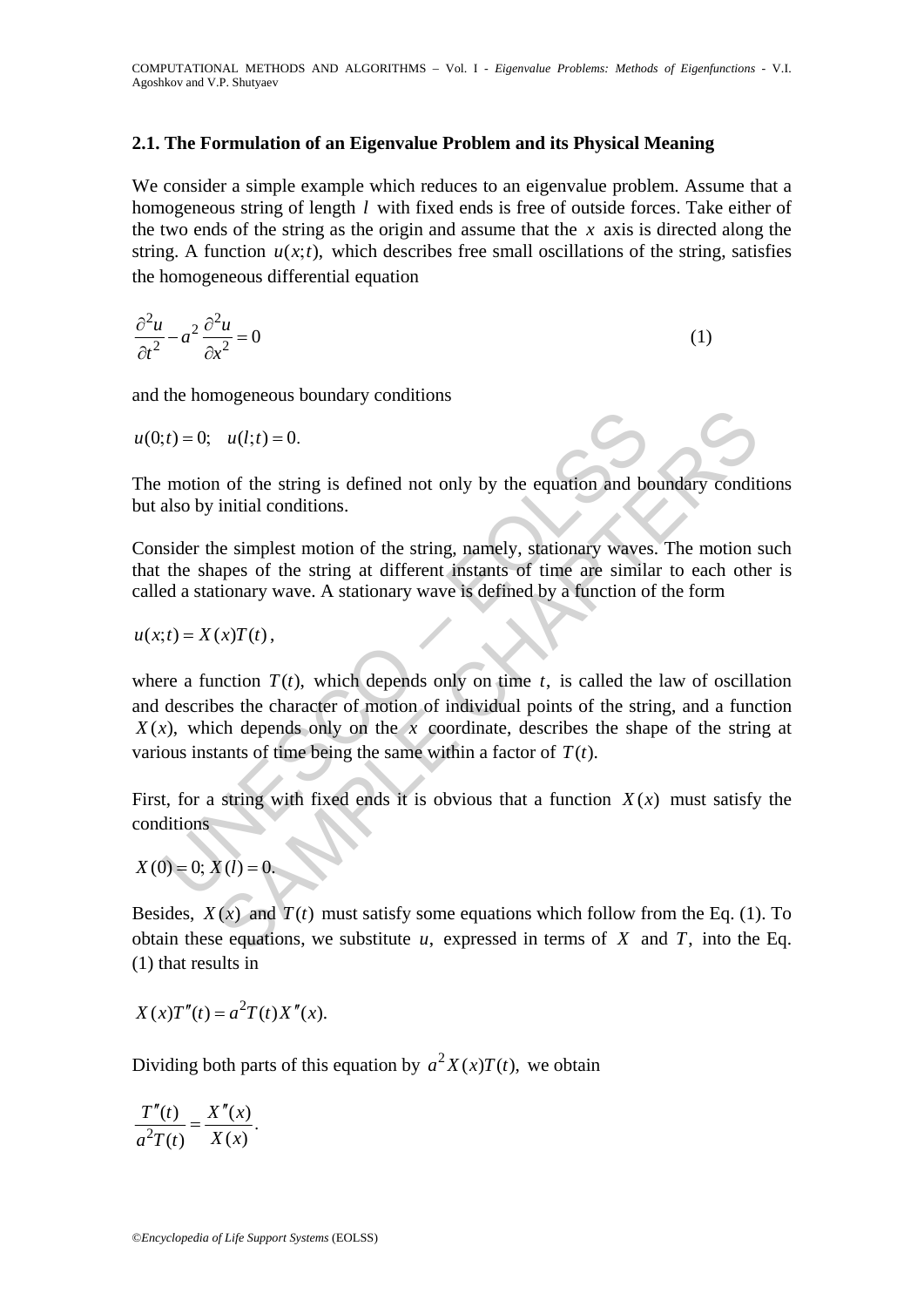Since the left-hand side of this equation depends only on *t* and the right-hand side does not depend on *t*, both sides are equal to the same constant. We denote this constant by  $-\lambda$  :

$$
\frac{T''(t)}{a^2T(t)} = \frac{X''(x)}{X(x)} = -\lambda.
$$

Then we have

$$
T'' + \lambda a^2 T = 0, \ \ X'' + \lambda X = 0.
$$

Thus, we arrive at the simplest eigenvalue problem. It is easy to see that the constant  $\lambda$ can take only the values

$$
\lambda_n = \pi^2 n^2 / l^2 \ (n = 1, 2, 3, \ldots),
$$

and for *the string with fixed ends the shape of stationary waves is defined by*

$$
X_n(x) = c \sin \frac{\pi nx}{l}, \quad c = \text{const.}
$$

s, we arrive at the simplest eigenvalue problem. It is easy to see the only the values<br>  $= \pi^2 n^2/l^2$  ( $n = 1, 2, 3, ...$ ),<br>
for the string with fixed ends the shape of stationary waves is defited<br>  $f(x) = c \sin \frac{\pi nx}{l}$ ,  $c = \text{const.$ The action of the simplest eigenvalue problem. It is easy to see that the constant<br>
y the values<br>  $T^2$  ( $n = 1, 2, 3, ...$ ),<br>
string with fixed ends the shape of stationary waves is defined by<br>
sin  $\frac{\pi nx}{l}$ ,  $c = \text{const.}$ <br>
an Now we find the functions  $T_n(t)$  which correspond to the wave of the shape  $X_n(x)$ . To this end we substitute the value of  $\lambda_n$  into the equation in *T* :

$$
T''_n + \frac{a^2 \pi^2}{l^2} n^2 T_n = 0.
$$

The general solution of this equation has the form

$$
T_n(t) = B_n \sin \frac{\pi a n}{l} t + C_n \cos \frac{\pi a n}{l} t = A_n \sin \left( \frac{\pi a n}{l} t + \varphi_n \right),
$$

where  $B_n$  and  $C_n$  or  $A_n$  and  $\varphi_n$  are arbitrary constants.

With the use of  $X_n$  and  $T_n$ , we can write the final expression for all admissible stationary waves:

$$
u_n(x;t) = A_n \sin\left(\frac{\pi a n}{l}t + \varphi_n\right) \sin\frac{\pi n x}{l},
$$

where *n*=1, 2, 3, ….

Thus, the *n*-th *stationary wave describes the motion of the string such that each point of*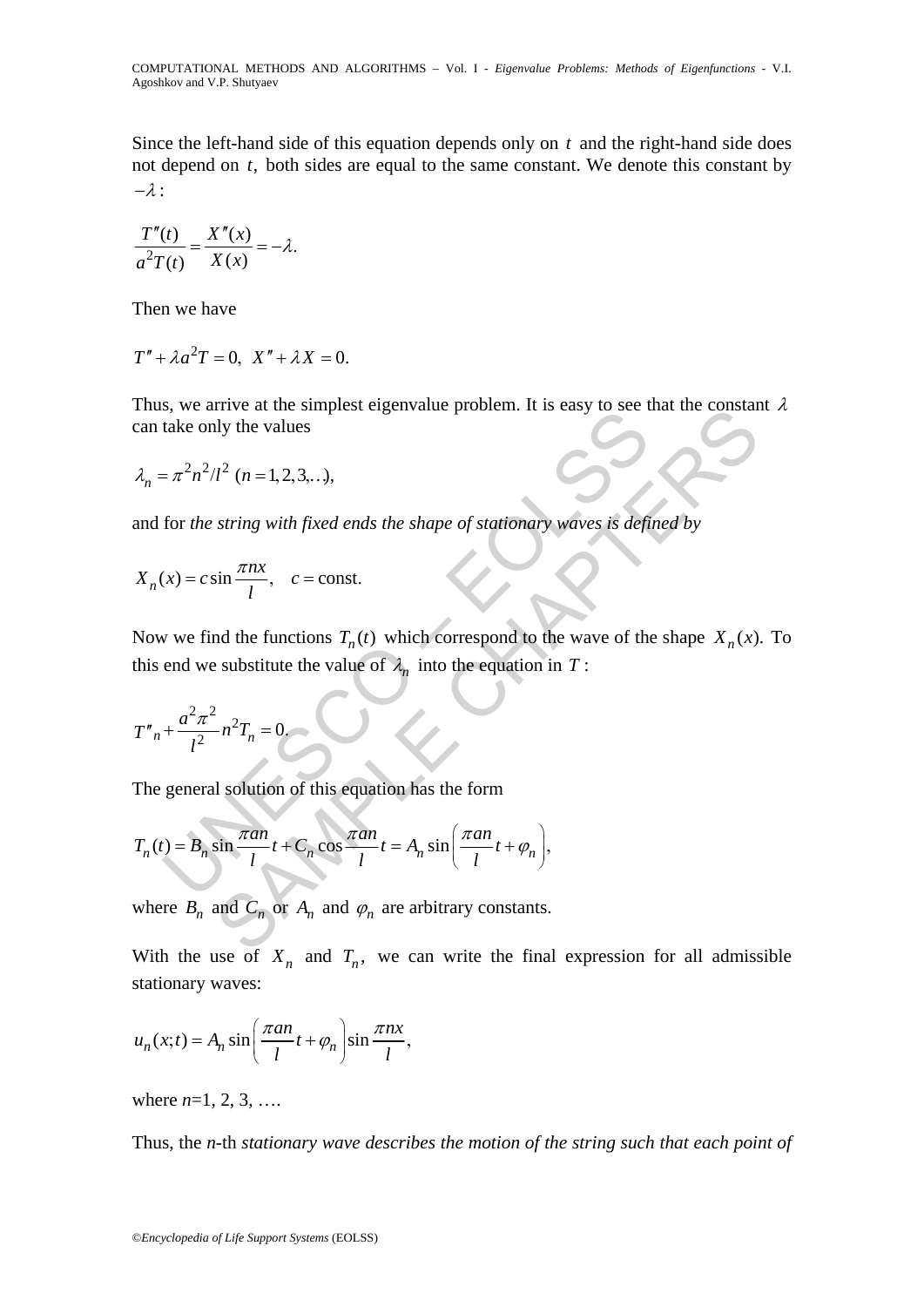*the string executes harmonic oscillations with frequency*  $\frac{\pi a n}{l}$  being the same for all points . The amplitudes of these oscillations vary from point to point and are equal to  $A_n \left| \sin \frac{\pi nx}{l} \right|$  ( $A_n$  is arbitrary).

Since free oscillations of the string are uniquely defined by its initial shape  $u|_{t=0}$  and by initial velocities  $\frac{\partial u}{\partial t}|_{t=0}$  of its points, it is obvious that a stationary wave arises if and only if the initial deflection and the initial velocity have the form

 $u|_{t=0} = D \sin \frac{\pi nx}{l}$ ;  $\frac{\partial u}{\partial t}|_{t=0} = E \sin \frac{\pi nx}{l}$ ,  $D, E = \text{const.}$ 

This stationary wave is defined by the equation

$$
u(x,t) = \left(\frac{l}{\pi a n} E \sin \frac{\pi a n}{l} t + D \cos \frac{\pi a n}{l} t\right) \sin \frac{\pi n x}{l}.
$$

The quantities  $\lambda_n$  are called eigenvalues and the functions  $X_n(x)$  are called eigenfunctions.

We introduce a general definition of eigenvalues and eigenfunctions. Let *L* be a linear operator with a domain  $D(L)$ . We consider a homogeneous linear equation

$$
Lu = \lambda u,\tag{2}
$$

s stationary wave is defined by the equation<br>  $\therefore t$ ) =  $\left(\frac{l}{\pi a n} E \sin \frac{\pi a n}{l} t + D \cos \frac{\pi a n}{l} t\right) \sin \frac{\pi n x}{l}$ .<br>
quantities  $\lambda_n$  are called eigenvalues and the functions<br>
nfunctions.<br>
introduce a general definition of ei  $\frac{1}{\tau_{\alpha n}} E \sin \frac{\pi a n}{l} t + D \cos \frac{\pi a n}{l} t \sin \frac{\pi n x}{l}$ <br>
sities  $\lambda_n$  are called eigenvalues and the functions  $X_n(x)$  are calculations.<br>
tities  $\lambda_n$  are called eigenvalues and eigenfunctions. Let *L* be a little a domain  $D$ where  $\lambda$  is a complex parameter. This equation has the trivial solution for all  $\lambda$ . For some  $\lambda$  this equation may have nontrivial solutions  $D(L)$ . A complex value of  $\lambda$  such that the Eq. (2) has nontrivial solutions which belong to  $D(L)$  is called *an eigenvalue* of the operator *L* , and the solutions themselves are called *eigenfunctions* corresponding to this eigenvalue. The total number  $r(1 \le r \le \infty)$  of linearly independent eigenfunctions, corresponding to an eigenvalue  $\lambda$ , is called the *multiplicity* of this eigenvalue; if  $r = 1$ , then λ is called a *simple* eigenvalue.

If the multiplicity *r* of an eigenvalue  $\lambda$  of an operator *L* is finite and  $u_1, u_2, ..., u_r$  are corresponding linearly independent eigenfunctions, then any linear combination

$$
u_0 = c_1 u_1 + c_2 u_2 + \dots + c_r u_r
$$

is also an eigenfunction corresponding to this eigenvalue, and this formula gives the general solution of the Eq. (2). Hence if *the equation*  $Lu = \lambda u + f$ 

*has a solution, then its general solution is defined by the formula*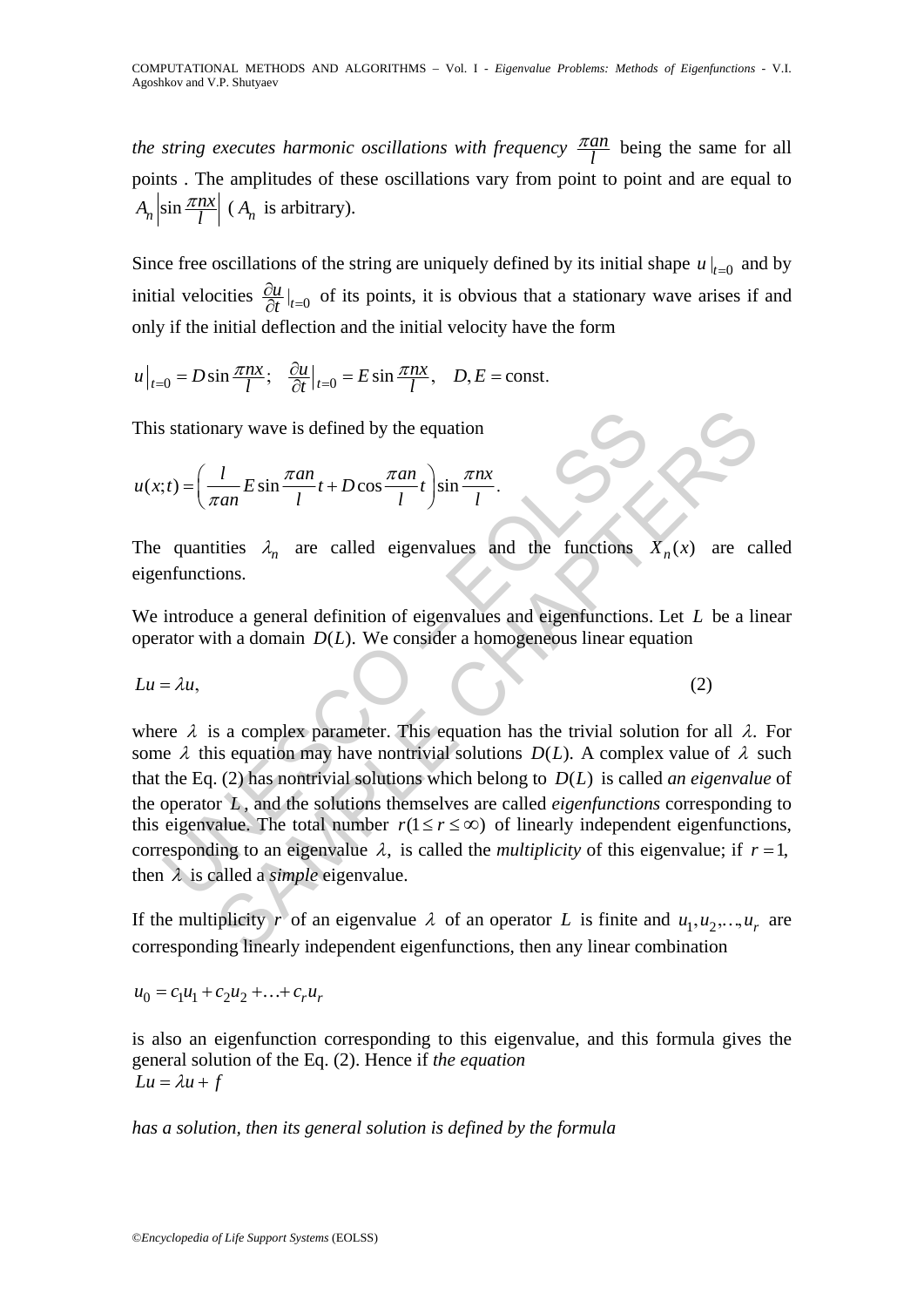$$
u = u^* + \sum_{k=1}^r c_k u_k,
$$

*where*  $u^*$  *is a particular solution and*  $c_k$ ,  $k = 1, 2, ..., r$ , *are arbitrary constants.* 

Eigenvalues and eigenfunctions often have clearly defined physical meaning: in the example considered above the eigenvalues  $\lambda_n$  define the frequency of harmonic oscillations of the string, and the eigenfunctions  $X_n$  define amplitudes of oscillations.

### **2.2. Eigenvalue problems for differential operators**

We consider a more general case of a mixed problem for a homogeneous differential equation with homogeneous boundary conditions.

consider a more general case of a mixed problem for a homogration with homogeneous boundary conditions.<br>  $\Omega$  be a bounded domain in a one-, two-, or three-dimensional sp<br>trary point of the domain  $\Omega$  by P and a function er a more general case of a mixed problem for a homogeneous different<br>th homogeneous boundary conditions.<br>a bounded domain in a one-, two-, or three-dimensional space. We denot<br>oint of the domain  $\Omega$  by P and a function Let  $\Omega$  be a bounded domain in a one-, two-, or three-dimensional space. We denote an arbitrary point of the domain  $\Omega$  by *P* and a function of coordinates of this point by  $u(P)$ . We consider a linear differential operator of the function  $u$  of the form

$$
L[u] \equiv \text{div } p \text{ grad } u - qu,
$$

where functions  $p(P)$  and  $q(P)$  are continuous inside  $\Omega$  and on its boundary  $\partial\Omega$ . Moreover, we assume that  $p(P) > 0$  inside the domain  $\Omega$  and on the boundary.

In the one-dimensional case  $\Omega$  is an interval  $(a, b)$  on the *x* axis. In this case the operators 'grad' and 'div' mean  $\frac{d}{dx}$ , hence,

$$
L[u] = \frac{d}{dx} \left[ p(x) \frac{du}{dx} \right] - q(x)u = p(x) \frac{d^2u}{dx^2} + p'(x) \frac{du}{dx} - q(x)u.
$$

On the boundary  $\partial\Omega$  of the domain  $\Omega$  we consider homogeneous boundary conditions of the form

$$
\Lambda[u]=0,
$$

where

$$
\Lambda[u] \equiv p \frac{\partial u}{\partial n} - \gamma u,
$$

or

$$
\Lambda[u] \equiv u.
$$

In the former case we deal with so-called *boundary conditions of the third kind* (or, if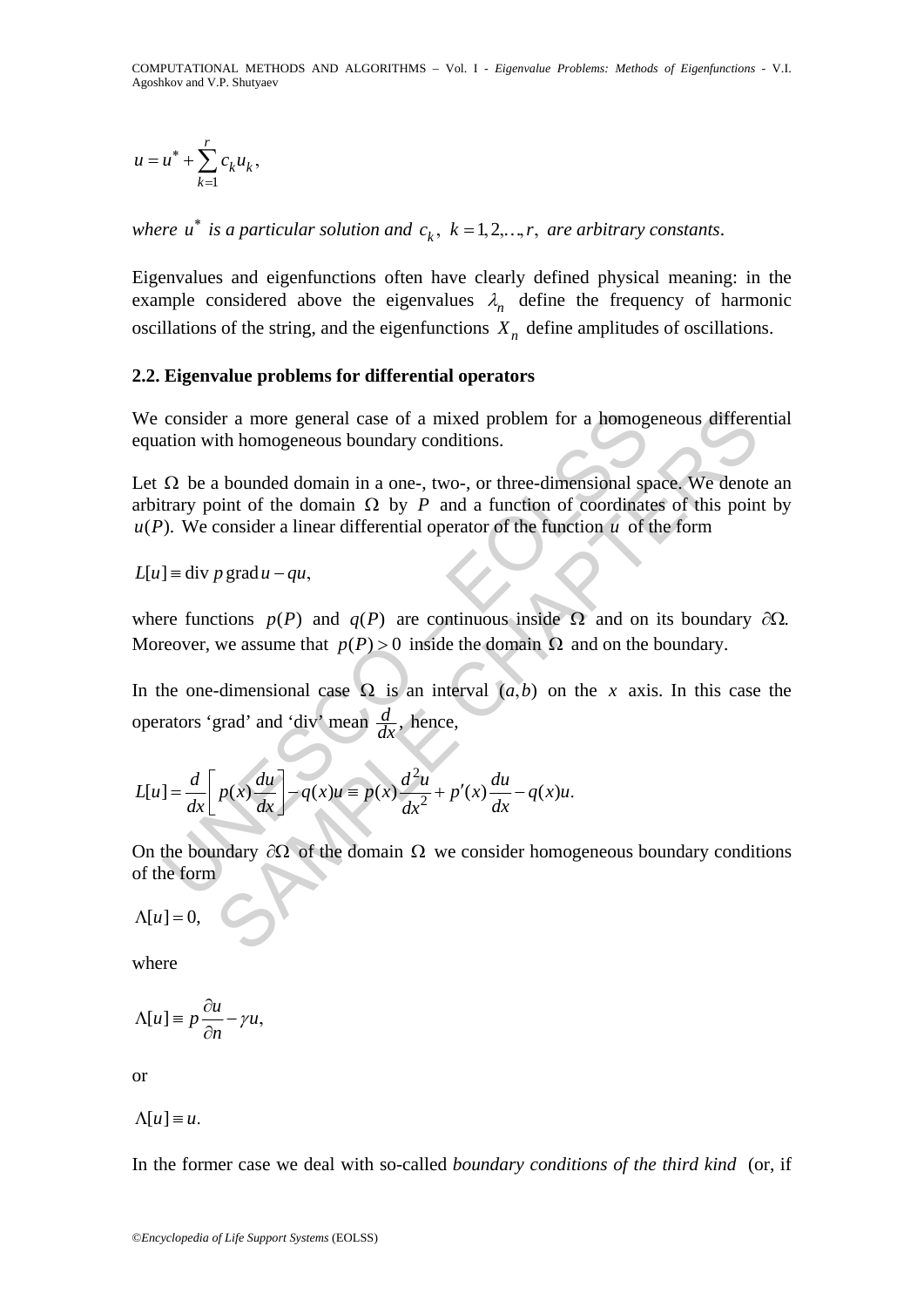$\gamma = 0$ , of the second kind), in the latter case we have *boundary conditions of the first kind.* Here  $\gamma$  is a continuous nonnegative function defined on  $\partial\Omega$ , and *n* is the direction of an inner normal to ∂Ω.

In the one-dimensional case the boundary of a domain consists of two endpoints *a* and *b* of a segment and by the derivative  $\frac{\partial}{\partial n}$  is meant  $\frac{d}{dx}$  at the point *a* and  $-\frac{d}{dx}$  at the point *b*. Then to define the function  $\gamma$  it is sufficient to specify two nonnegative numbers  $\gamma_a$  and  $\gamma_b$ , and the operator  $\Lambda[u]$  is defined by

$$
\Lambda_a[u] = p(a)\frac{du(a)}{dx} - \gamma_a u(a), \quad \Lambda_b[u] = -p(b)\frac{du(b)}{dx} - \gamma_b u(b).
$$

Sometimes boundary conditions of other kind, namely, periodic conditions, are considered. For example, in the one-dimensional case these conditions are defined by the equalities  $u(a) = u(b)$ ,  $p(a)u'(a) = p(b)u'(b)$ . These boundary conditions are homogeneous as well, but a feature of these conditions is that both points *a* and *b* enter into each equality.

Consider the following problem

$$
L[u] + \lambda \rho u = 0 \text{ in } \Omega,\tag{3}
$$

 $\Lambda[u] = 0$  on  $\partial\Omega$ , (4)

netimes boundary conditions of other kind, namely, periodivident. For example, in the one-dimensional case these condition<br>equalities  $u(a) = u(b)$ ,  $p(a)u'(a) = p(b)u'(b)$ . These boundary example, but a feature of these conditions boundary conditions of other kind, namely, periodic conditions.<br>
For example, in the one-dimensional case these conditions are defined<br>
ties  $u(a) = u(b)$ ,  $p(a)u'(a) = p(b)u'(b)$ . These boundary conditions<br>
ous as well, but a fea where  $\rho = \rho(P)$  is a nonnegative continuous function defined in the domain  $\Omega$ . This function is called a *weight function* of the problem or a *weight*. As in the case of a string, for all values of  $\lambda$  there exist solutions *u* satisfying the boundary conditions. The values of the parameter  $\lambda$ , such that the Eq. (3) has nontrivial solutions satisfying the boundary conditions  $(4)$ , are eigenvalues, and the corresponding solutions  $u$  are eigenfunctions of the operator *L*. If a number of eigenfunctions is so "large" that any function defined in the domain  $\Omega$  (satisfying some natural smoothness requirement) can be expanded into a series in terms of these eigenfunctions, then we can seek a solution of a nonhomogeneous problem as a series in terms of corresponding eigenfunctions.

In the following subsection we consider some well-known properties of the eigenvalue problem  $(3)–(4)$ .

-

-

-

TO ACCESS ALL THE **40 PAGES** OF THIS CHAPTER, Visit[: http://www.eolss.net/Eolss-sampleAllChapter.aspx](https://www.eolss.net/ebooklib/sc_cart.aspx?File=E6-04-01-02)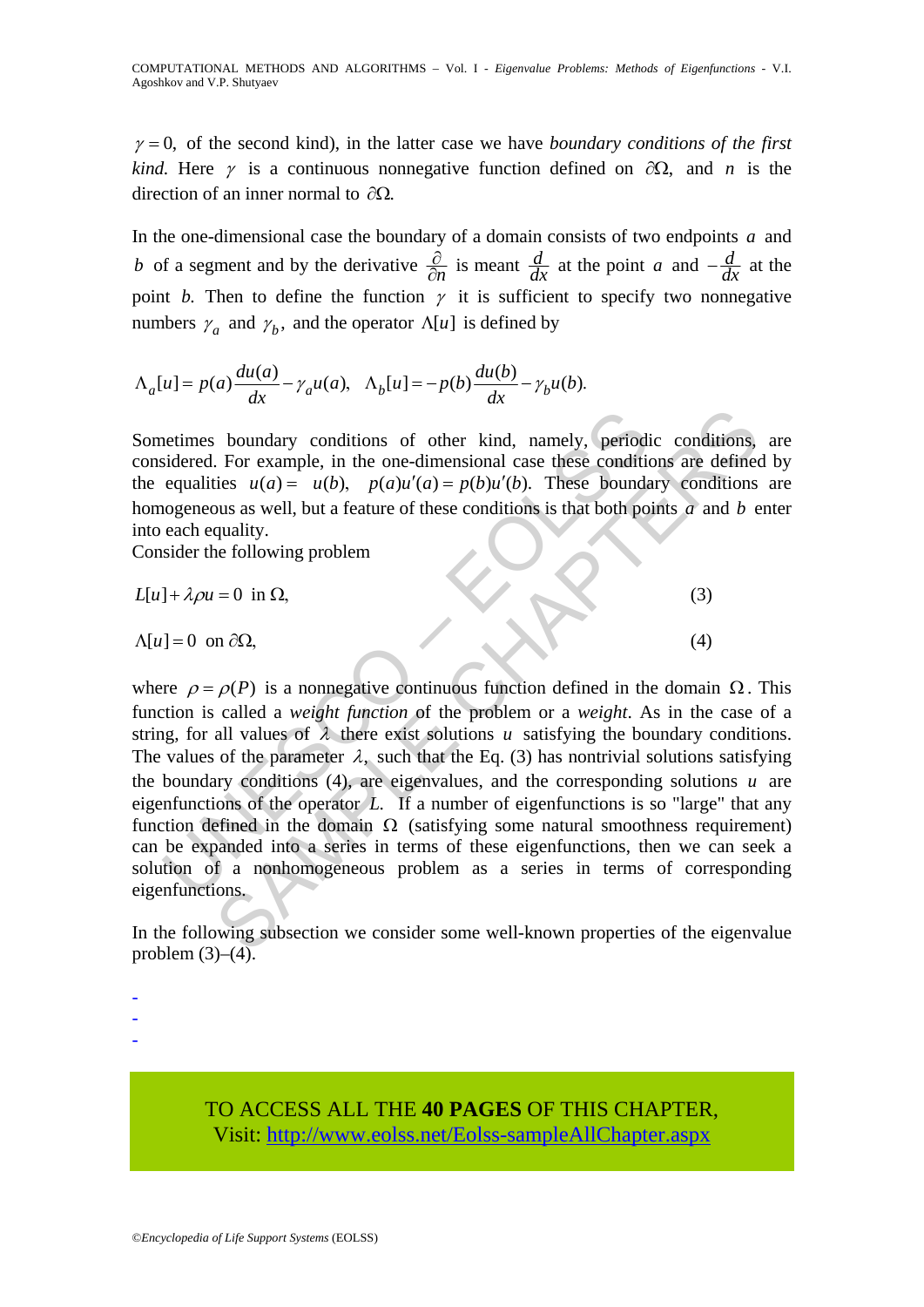#### **Bibliography**

Arsenin V.Ya. (1984) Methods of Mathematical Physics and Special Functions, 384 p. Moscow: Nauka. [Basic methods for solving problems of mathematical physics are considered. Some chapters are devoted to the description of special functions.]

Bitsadze A.V. (1982) Equations of Mathematical Physics, 336 p. Moscow: Nauka. [The classical theory of equations of mathematical physics is presented. The method of eigenfunctions for problems of the oscillation theory is discussed.]

Collatz L. (1968) Eigenvalue Problems, 504 p. Moscow: Nauka. [Methods for solving eigenvalue problems with applications to problems of mechanical engineering are presented. Properties of eigenvalues and eigenfunctions are discussed in detail.]

Courant R.and Hilbert D. (1931) Methoden der Mathematischen Physik. B.1, 526 p. Berlin: Springer. [The foundations of the theory of eigenvalue problems are presented. Special functions and the method of eigenfunctions for problems of mathematical physics are discussed. The theory of the Fourier series is considered.]

idered.]<br>
wo Yu. and Shubin M.A. (1987) Linear partial differential equations. Found<br>
y. "Modern problems in mathematics. Basic investigations". Vol.30 (General<br>
neering, VINITI AN SSSR), PP. 1–262. [The fundamentals of th From problems in mathematics). Eliant parameters and differential equations. Foundations of the clase VINITI AN SSSR), PP. 1–262. [The fundamentals of the classical neory of Ener problems were presented. Special functions, Egorov Yu. and Shubin M.A. (1987) Linear partial differential equations. Foundations of the classical theory. "Modern problems in mathematics. Basic investigations". Vol.30 (General results in science and engineering, VINITI AN SSSR), PP. 1–262. [The fundamentals of the classical theory of linear partial differential equations are presented. Special functions, which are often met with in problems of mathematical physics, are outlined.]

Grinberg G.A. (1948) Some Questions of the Mathematical Theory of Electric and Magnetic Phenomena, 727 p. Moscow: AN SSSR. [Basic methods for the solution of problems of mathematical physics concerning calculation of electric, magnetic, and wave fields are systematically described. Special attention is given to the method of eigenfunctions for problems with nonhomogeneous boundary conditions.]

Levin V.I. and Grosberg J.I. (1951) Differential Equations of Mathematical Physics, 576 p. Leningrad: GITTL. [The fundamentals of the method of eigenfunctions for the solution of problems of mathematical physics are presented.]

Mikhlin S.G. (1968) Course of Mathematical Physics, 576 p. Moscow: Nauka. [The theory of linear partial differential equations of the second order and elements of calculus of variations are presented. Special attention is given to eigenvalue problems and to the Fourier method.]

Nikiforov A.F. and Uvarov V.B. (1984) Special Functions of Mathematical Physics, 286 p. Moscow: Nauka. [The theory of special functions for problems of mathematical physics is presented.]

Sobolev S.L. (1966) Equations of Mathematical Physics, 444 p. Moscow: Nauka. [Basic methods for the solution of problems of mathematical physics, among them the Fourier method, are presented. The fundamentals of the theory of special functions are given.]

Steklov V.A. (1983) Basic Problems of Mathematical Physics, 432 p. Moscow: Nauka. [The theory of the method of eigenfunctions is presented. Problems with nonhomogeneous boundary conditions are considered.]

Tikhonov A.I. and Samarskii A.A. (1977) Equations of Mathematical Physics, 537 p. Moscow: Nuaka. [Basic problems of mathematical physics and methods for their solution, among them the Fourier method, are considered.]

Vladimirov V.S. (1988) Equations of Mathematical Physics, 512 p. Moscow: Nauka. [Methods for solving basic boundary value problems of mathematical physics, including eigenvalue problems, are considered.]

Zaitsev V.F. and Polyanin A.D. (1996) Reference Book on Partial Differential Equations. Exact Solutions, 496 p. Moscow: International program of education. [Some equations of nonlinear mechanics and theoretical physics are considered. Exact solutions of linear and nonlinear equations obtained by various methods, including the method of eigenfunctions, are cited.]